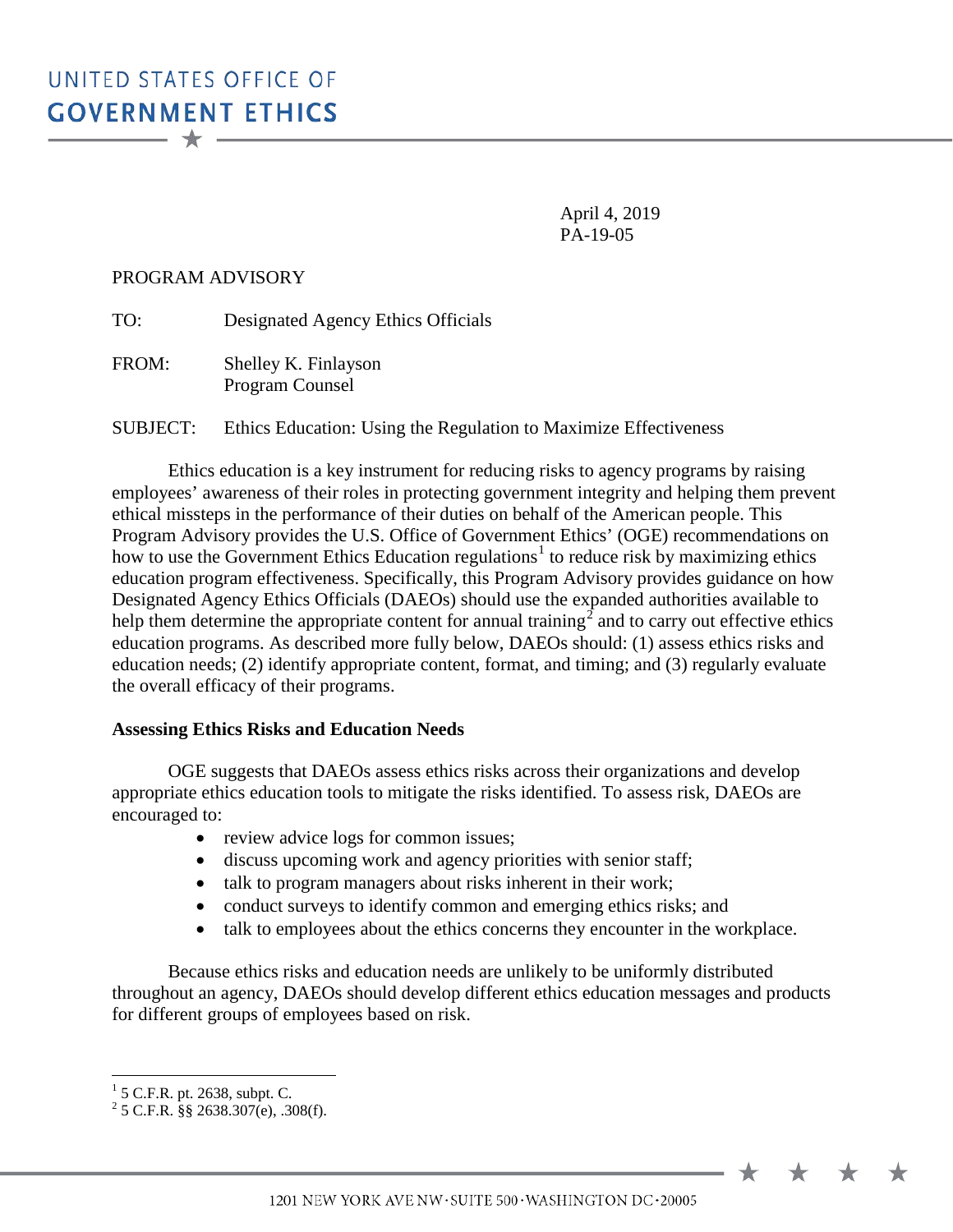## **Identifying Appropriate Content, Format, and Timing**

Next, OGE suggests that DAEOs use the results of their risk and needs assessment to identify and appropriately tailor ethics content to different audiences. For those employees required to receive annual training, the training presentation must focus on content that "the DAEO deems appropriate" for participants in the training session.<sup>[3](#page-1-0)</sup> DAEOs should consider the ethics risks most relevant to the day-to-day work of their specific audiences when deciding which ethics concepts to cover and how much time to dedicate to each. For example, employees involved in procurement may require a greater emphasis on financial conflicts of interest. Similarly, employees involved in science and research may require greater emphasis on outside teaching, speaking, and writing.

Just as the content of ethics education should be relevant to the intended audience, the format of any ethics communications should be appropriate to the needs of the target audiences. Employees in positions with elevated ethics risks may benefit from in-person briefings and communications. Employees with ongoing ethics risks may benefit from a series of written or oral reminders. For employees who face minimal risks in their day-to-day work, basic, webbased training may be sufficient.

The timing of ethics communications is also essential to maintaining an effective program. For example, agency executives may require frequent, short interactions addressing real-time issues. Employees whose work poses episodic ethics risks may require targeted communications that coincide with the beginning of sensitive work.

Notably, OGE has given DAEOs the authority to establish any "additional requirements for the agency's ethics education program" that the DAEO deems necessary to make their agencies' ethics education programs effective.<sup>[4](#page-1-1)</sup> For some high-risk groups of employees, additional required ethics education may be necessary to address specific concerns.

# **Evaluating the Effectiveness of an Ethics Education Program**

Finally, OGE suggests that DAEOs continually evaluate the effectiveness of their ethics education program. To assess whether ethics education and communications are successfully managing ethics risks in their agencies, DAEOs are encouraged to:

- conduct self-assessments to ensure that required employees are receiving training;
- administer post-training evaluations to assess participants' perceptions of the training;
- review advice logs for increased activity after training presentations and communications; and

<span id="page-1-0"></span>3  $3\,$  5 C.F.R. §§ 2638.307(e)(1), .308(f)(1). In addition to the training presentation, agencies are required to provide written notice to employees about their obligations under the Standards of Conduct, and any supplemental agency ethics regulations. *See* 5 C.F.R. §§ 2638.307(e)(2), .308(f)(2). <sup>4</sup> 5 C.F.R. § 2638.309.

<span id="page-1-1"></span>